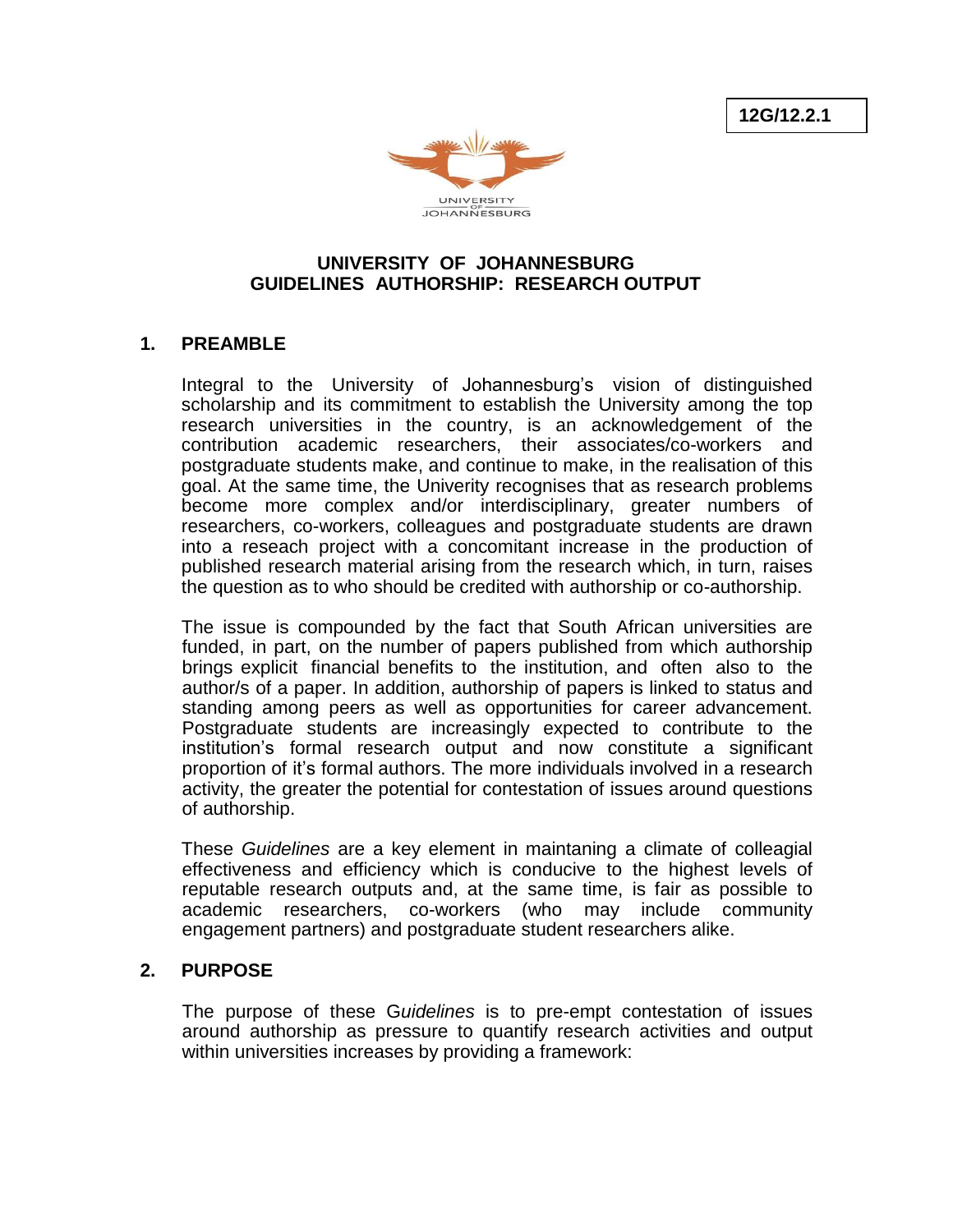- 2.1 For the rational, fair, and ethical resolution of questions around authorship of a published research output (i.e whose name should appear on the published material, be it a paper in a DoE-accredited academic publication, a book or book chapter, a conference proceeding, paper or poster, or any other form of publically or privately published research output);
- 2.2 that promotes informed, empowered, transparent and rational discussions between all relevant parties in pursuit of an amicable resolution of all questions of authorship.

## **3. SCOPE**

- 3.1 The *Guidelines* apply to all academic employees, postdoctoral researchers pursuing research within the ambit of the University and all students registered for postgraduate (master's and doctoral) degrees at the University across all campuses and departments as well as any community engagement research partners, where applicable.
- 3.2 The *Guidelines* do not apply to the question of ownership or inventorship of legally-protectable intellectual property such as inventions or trademarks.

## **4. AUTHORSHIP**

- 4.1 Regardless of the different historic practices that may persist across the spectrum of academic and scientific disciplines, the fundamental principle underpinning the notion and application of authorship in academic context is that a*uthorship of a publishable research output necessarily and sufficiently requires that the author has made a significant intellectual contribution to the material that is to be published.*
- 4.2 The only condition included in this principle is that of a "significant intellectual contribution" (i.e. financial or other contributions do not constitute grounds for authorship).
- 4.3 Where different practices exist between disciplines, the principle itself remains a constant and differences in approach may arise only for either of the following two reasons:
- 4.3.1different interpretations of the term "significant intellectual contribution": and/or
- 4.3.2different research practices and methodologies.

# **5. POINT OF DEPARTURE**

- 5.1 The question of authorship is negotiated in a fair and transparent manner, allowing all parties to put forward a claim to authorship on the basis of the *significant intellectual contribution* that they have made to the work to be published.
- 5.2 In cases of unequal relations between authors and co-authors, e.g. students and lecturers and senior academic/research employees, the process of determining authorship is empowering, fair, equitable, transparent, participatory and based on rational discussions between all relevant parties.
- 5.3 Should disagreement occur: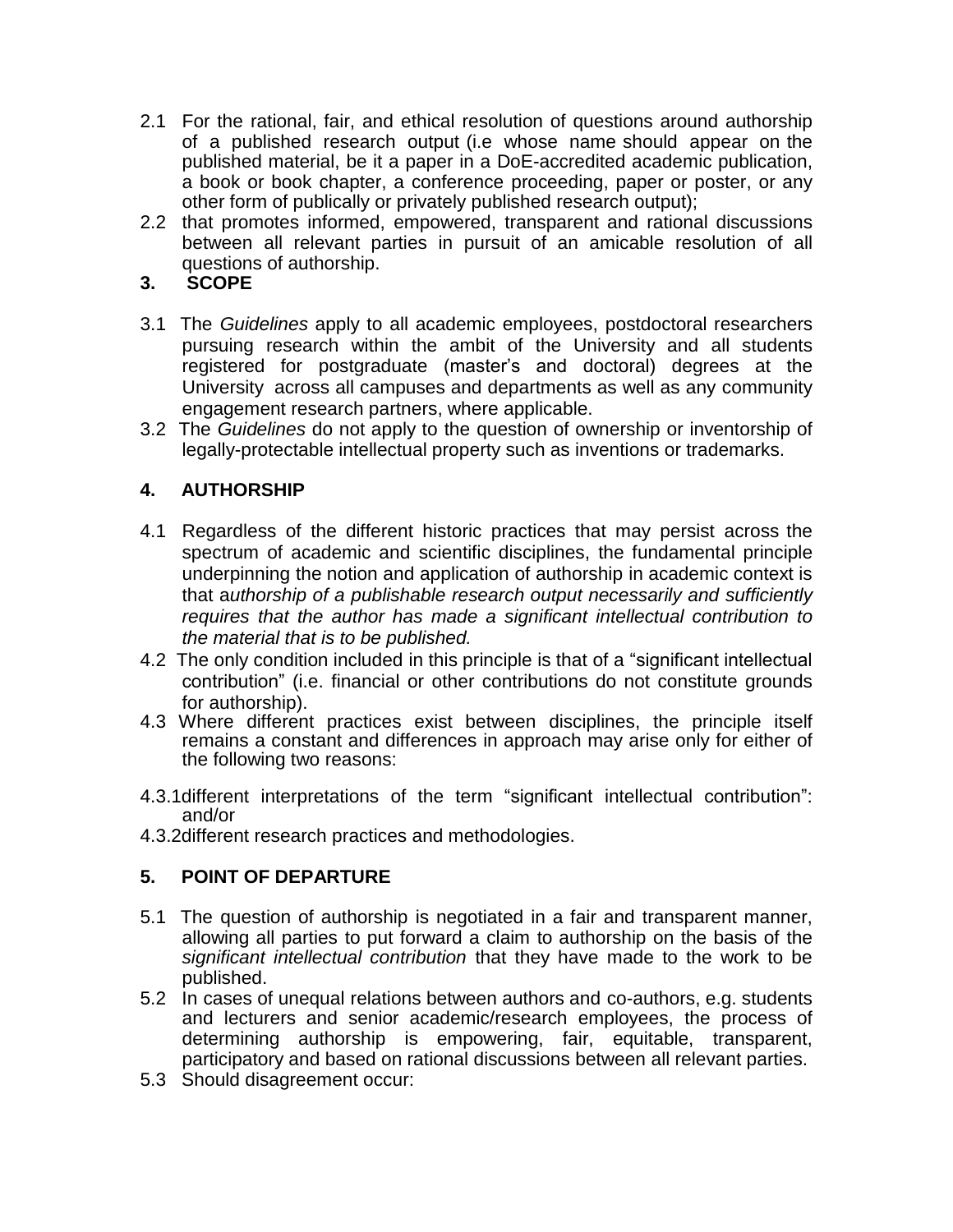- 5.3.1 the conditions stipulated in Section 4 apply as a test to each claim on authorship, and
- 5.3.2 the procedures laid down in Section 6 are followed to ensure a rational and objective resolution of the dispute.

## **6. PROCEDURES**

- 6.1 The following three criteria must be satisfied to obtain credit for authorship and co-authorship:
- 6.1.1 The author must have made substantial intellectual contributions to research conceptions and design, *or* to the acquisition of data, *or* to the analysis and interpretation of data; *and*
- 6.1.2 The author must have made substantial intellectual contributions to the drafting and content of the published output (essay, article, paper, or presentation); *and*
- 6.1.3 Final agreement must exist between all authors/co-authors on the content of the version to be presented or published.
- 6.2 In respect of the publication of research output emerging from the research activities of enrolled postgraduate (master's or doctoral) students, the student's name must be included as an author.
- 6.3 Upon registration, all new masters and doctoral students must be provided a copy of this guideline.
- 6.4 Where a supervisor or co-supervisor believes he/she has a legitimate claim to authorship or co-authorship, this must be clearly communicated to the student, student-assistant, or post-doctoral researcher together with the rationale supporting the claim, and the student's views on this solicited.
- 6.5 In the event of an agreement being reached, the supervisor(s) should consider securing written, informed consent by the student, studentassistant, or post-doctoral researcher for co-publishing and co-presentation.
- 6.6 In the event parties to a publication (either a student, student-assistant, post-doctoral researcher, supervisor(s) and/or staff member) are unable to reach agreement on the question of authorship and/or co-authorship, any party may appeal to the following individuals, who shall attempt to resolve the dispute:
- 6.6.1 to the respective Head of the Department concerned if the disagreement is between members of a department;
- 6.6.2to the respective Executive Dean of the faculty concerned in the event the disagreement is between members of a faculty (but different departments); or
- 6.6.3 to the Deputy Vice-Chancellor (Academic) in the event the disagreement is between members of different faculties.
- 6.7 Should the above intervention prove unsuccessful, the Head of Department, or the Executive Dean or the Deputy Vice-Chancellor